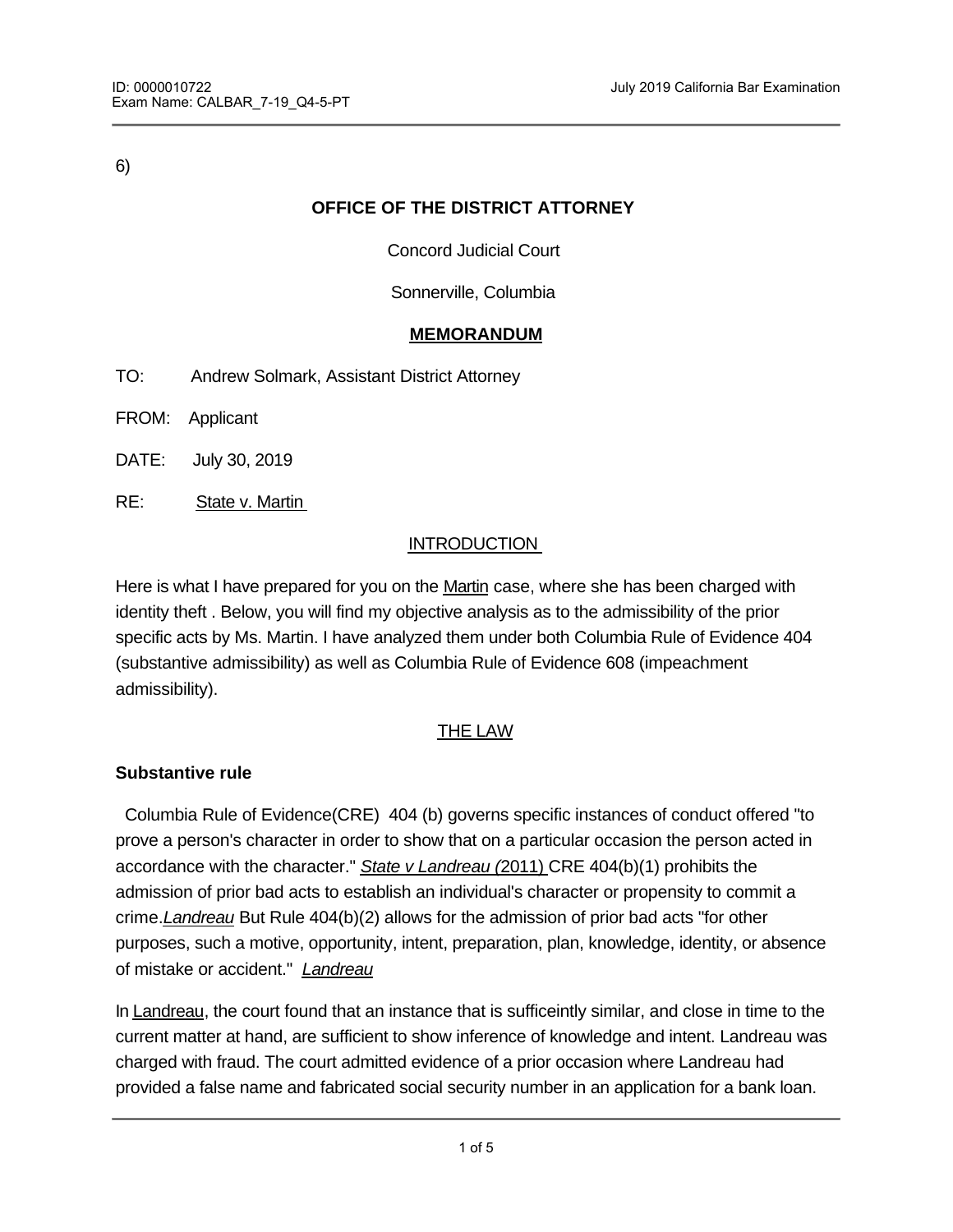Finding the circumstances to be sufficiently similar and close in time, to the charge at hand. The court concluded that the lower court had erred in admitting evidence of a prior assault as it was not sufficiently similar to the charge at hand.

### **Impeachment rule**

 CRE 608(b) provides that a witness may be asked about specific instances of conduct that are probative to the witness' character for truthfulness. State v. Proctor(2008). In Proctor that court allowed for questioning about a prior shoplifting occurrence finding it was probative to the truthfulness of the witness pursuant to 608 (b).

 The court discussed three approaches to determining if a specific act is probative of truthfulness. Ultimately the court adopted the middle approach whereby the court incorporates the narrow approach which limits the inquiry to acts to that of false statement or deception. but also indicating a willingness to to permit questions that indicate a willingness to to gain personal advantage by dishonest means, including taking from others or encouraging dishonest behavior.

# SPECIFIC ACTS BY MS. MARTIN

# **GIVING HER SISTER'S ID WHEN PULLED OVER FOR A BROKEN TAIL LIGHT**

### **Substantively**

The court **Landreau** provided a rule for admissibility being that the instance must be sufficiently similar to the matter at hand and close in time. Further, In State v Vargas the court found that it was not an abuse of discretion to admit evidence of prior fraudulent transactions to rebut a claim that the defendant has been duped into joining the charged transactions.

 Here, we seek to introduce evidence of a prior act where Martin gave her sister's ID because her's was expired. In the current matter she gave false information to obtain credit under another person's name.

While the defense would argue that these matters are dissimilar, they are very much the same. Both instances involve giving the information of another for a benefir. . In the the prior instance the benefit was not getting in trouble for driving with an expired license. In this instance, the benefit was having credit that may not have been offered under her own identity. This also occurred a mere three months ago, and the court would likley find this is close enough in time.

Further the evidence is admissible to rebut the defense's theory that this was all an error on the side of the credit card companies.

The court will likely admit this evidence substantively under rule 404(b).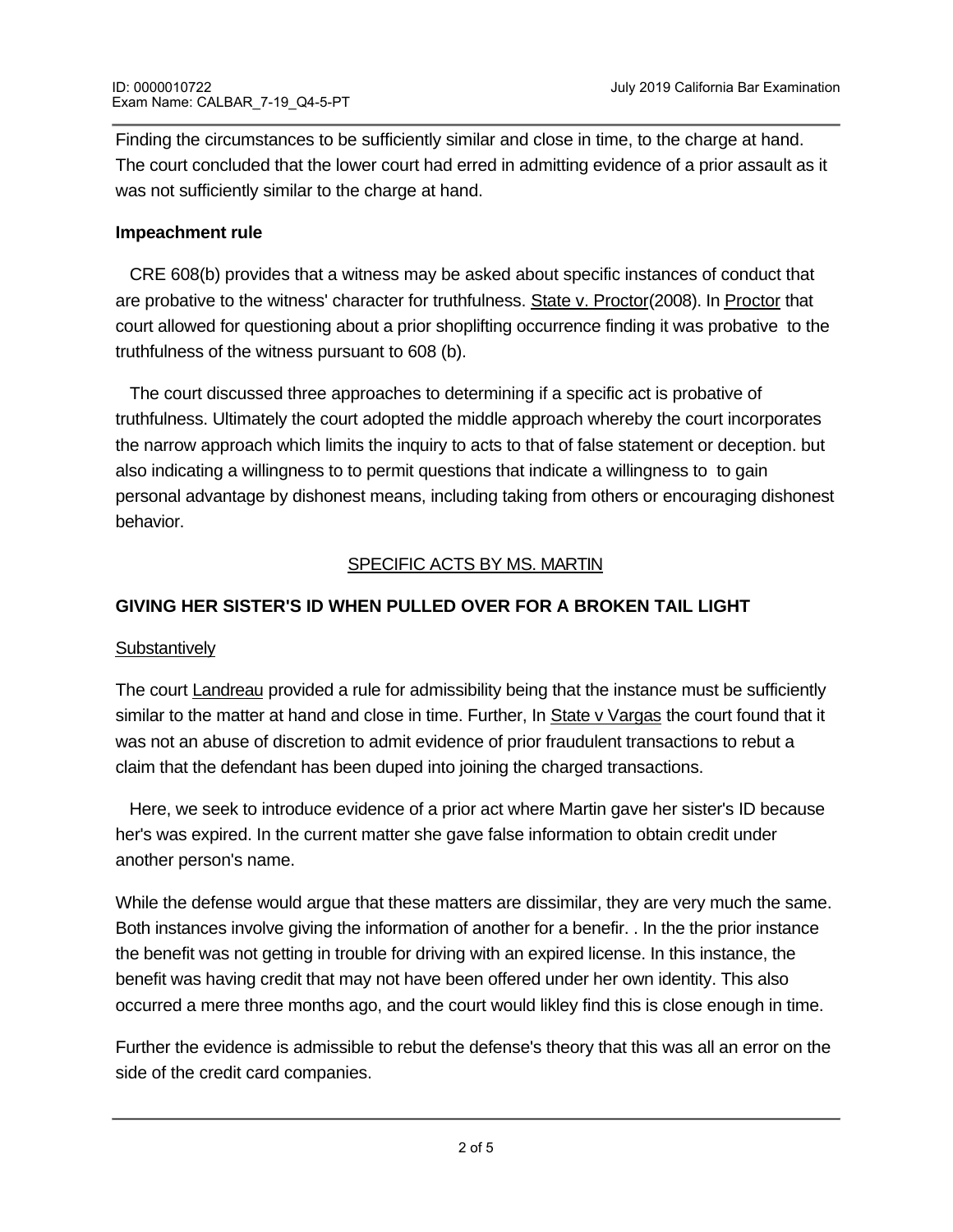The court will likely admit this evidence substantively under rule 404(b).

#### Impeachment

 The court in Proctor determined that evidence of bad acts can be used to impeach a witness when the act is probative of truthfulness. The court adopted the middle approach whereby inquiry to acts to that of false statement or deception. but also indicating a willingness to to permit questions that indicate a willingness to to gain personal advantage by dishonest means, including taking from others or encouraging dishonest behavior.

The act of giving false information indicates a willingness to gain advantage by dishonest means, and the court would likely find that providing the ID of another qualifies as false information and that the act should be admitted for impeachment purposes.

This prior act should be admitted for both substantive and impeachment purposes.

## **DRUNKENLY YELLING AT AN OFFICER OUTSIDE OF A BAR**

#### **Substantively**

In Landerau, the court found that assault was not sufficiently similar to her charge of fraud to allow the evidence of the specific act. Here, there is evidence of Martin drunkenly yelling at an officer.In Landareu the court found that "acts of ...intoxication are not sufficiently similar to the crime of passing bad checks. This is a identify theft case, and the defense would be correct to argue that this is not sufficiently similar to the matter at hand to be admissible under 404(b)

Martin being drunk and disorderly has nothing to do with her propensity to commit identity theft. and as such the evidence would not likely be admitted substantively.

#### Impeachment

The court in Proctor determined that specific acts can only be used for impeachment if the act is probative the witness's truthfulness. Again, the defense would be correct to assert that Martin's drunk and disorderly conduct of yelling at an officer has nothing to do with her propensity to commit identify theft and the court would not allow this evidence to be used as impeachment.

The court would not likely allow this specific act to be admitted wither substantively or for impeachment purposes.

## **THREATS TO BERNECIA MARTINEZ (THE VICTIM)**

#### **Substantively**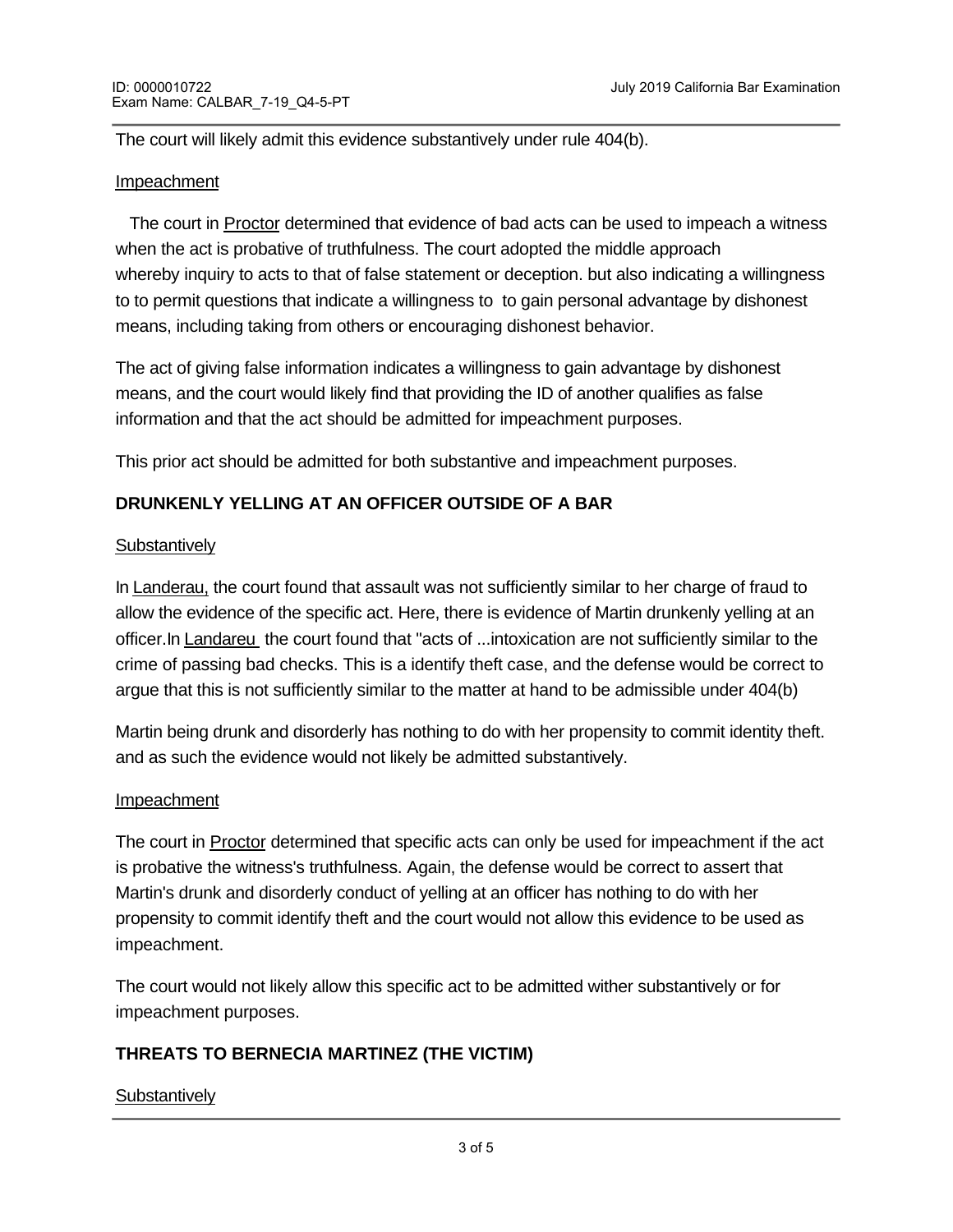In Landareu the court found that "acts of violence.. are not sufficiently similar to the crime of passing bad checks. The defense would be correct to assert that the act of violence towards the victim would not be sufficiently similar. However, Rule 404(b)(2) allows for the admission of prior bad acts "for other purposes, such a motive, opportunity, intent, preparation, plan, knowledge, identity, or absence of mistake or accident." *Landreau.* 

The specific act could still be argued to be admitted to show knowledge, identity and absence of mistake or accident. Ms. Martin called the victim, identified herself and threatened her "if she testified at trial in this case, she would regret it." This clearly shows knowledge, and absence of the mistake the defense is claiming occurred.

 While the evidence is not admissible under the plain reading of 404, it would be admissible for substantive purposes under 404 (b)(2)

### Impeachment

Applicant

Under the middle approach adopted in Proctor the court determined that evidence is admissible for impeachment purposes, specifically including taking from others or encouraging dishonest behavior.

 Here, Ms Martin is threatening the victim to lie, which as the prosecution, we should argue is a the indirectly encouraging dishonest behavior. While the defense wil argue that this is a merely an act of violence the court would likely rule in our favor

This specific act should be admissible for both substantive as well as impeachment purposes.

## **CONCLUSION**

 After conducting my research as to the relevant case law , the above analysis is where I have landed as to the admissibility for substantive and impeachment purposes as to the specific acts the Ms. Martin had committed. It appears to me the only act we will not be able to get into evidence would be the drunken yelling at an officer.

Signed,